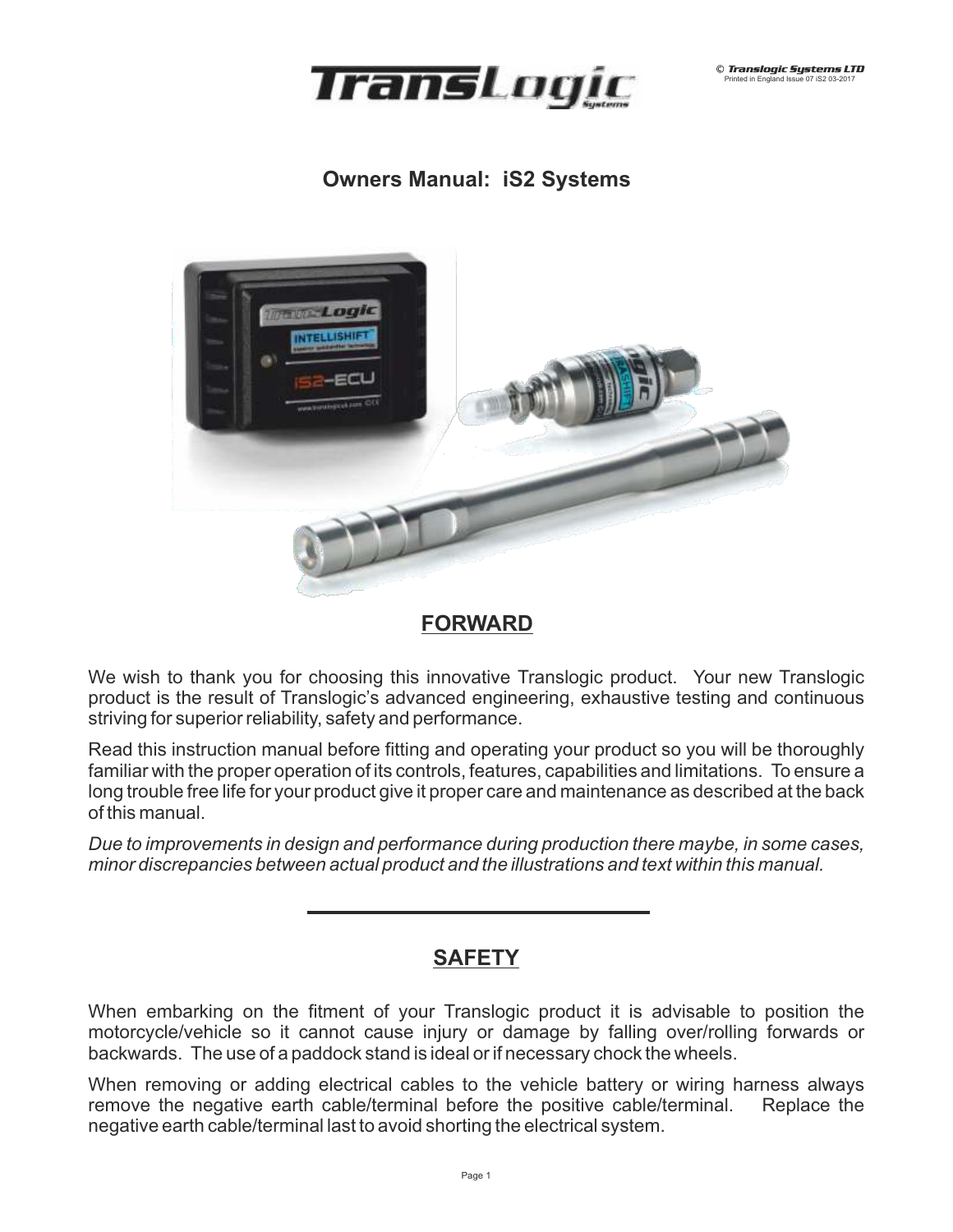# **INSTALLATION GUIDELINES**

**TAKE YOUR TIME!** When mounting the components ensure that the units are protected from excessive vibration and the environmental elements, and that they are securely mounted. When using adhesive velcro pads to secure the Intellishift ECU ensure that the mounting surfaces are grease/dust free by wiping thoroughly with an alcohol based fluid or `meths'. Use a hot air blower or hair dryer to heat up the mating surfaces so the surfaces are warm to the touch prior to attaching the units in position. Do not allow any part of the Intellishift ECU housing to touch any other objects such as the chassis, bodywork etc. once fitted into position.

**ATTENTION!** BE VERY CAREFUL NOT TO BEND/PULL THE WIRES EXITING THE INTELLISHIFT ECU AND QUICKSHIFTER SENSORS OTHERWISE THE WEATHERPROOF SEALS MAY BE COMPROMISED RESULTING IN WATER INGRESS AND PRODUCT FAILURE.

When routing electrical cables ensure the cables cannot become trapped or pinched which could result in malfunction and secure with cable ties where necessary.

If you encounter difficulties with this installation please do not struggle, call your vendor/supplier for professional assistance.

## **INSTALLING THE DCS DURASHIFT QUICKSHIFTER SENSOR**

**ATTENTION!** The DCS Durashift sensor can operate in either a push or pull format by connecting the corresponding sensor connector . The green and blue wired connector is the push format and the red and blue wired connector is the pull format.





**ATTENTION!** Never install the DCS Durashift sensor in the middle of the tie rod. For best results install the sensor so the male thread enters the rod-end attached to the gear lever or the drop down link.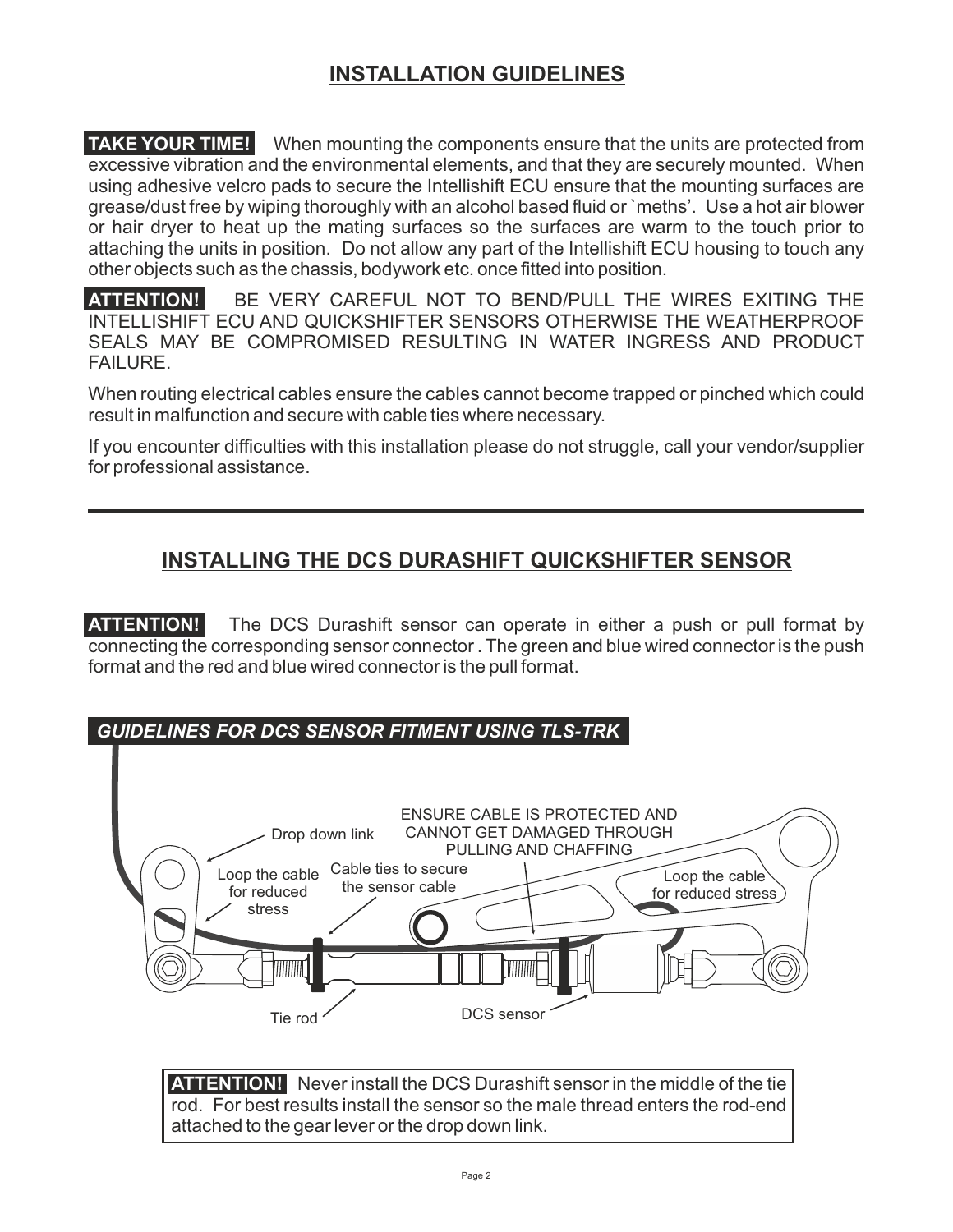

1. Attach the DCS Durashift sensor into the end of the tie rod as shown. Use the universal tie rods and red spacer supplied to achieve the desired length of tie rod. *If you run out of enough adjustment you may have to shorten the tie rod by using the groove indicators to assist you in locating the correct length of rod and then cutting the rod down to length, make sure you cut the tie rod squarely or the lock nuts may come undone.* Now route the sensor cable to the quickshifter harness and plug the corresponding sensor connectors together. **REMEMBER!** Never use thread lock to secure the DCS Durashift sensor into the tie rod or rod ends!

## **OTHER DCS DURASHIFT SENSOR INSTALLATION EXAMPLES**

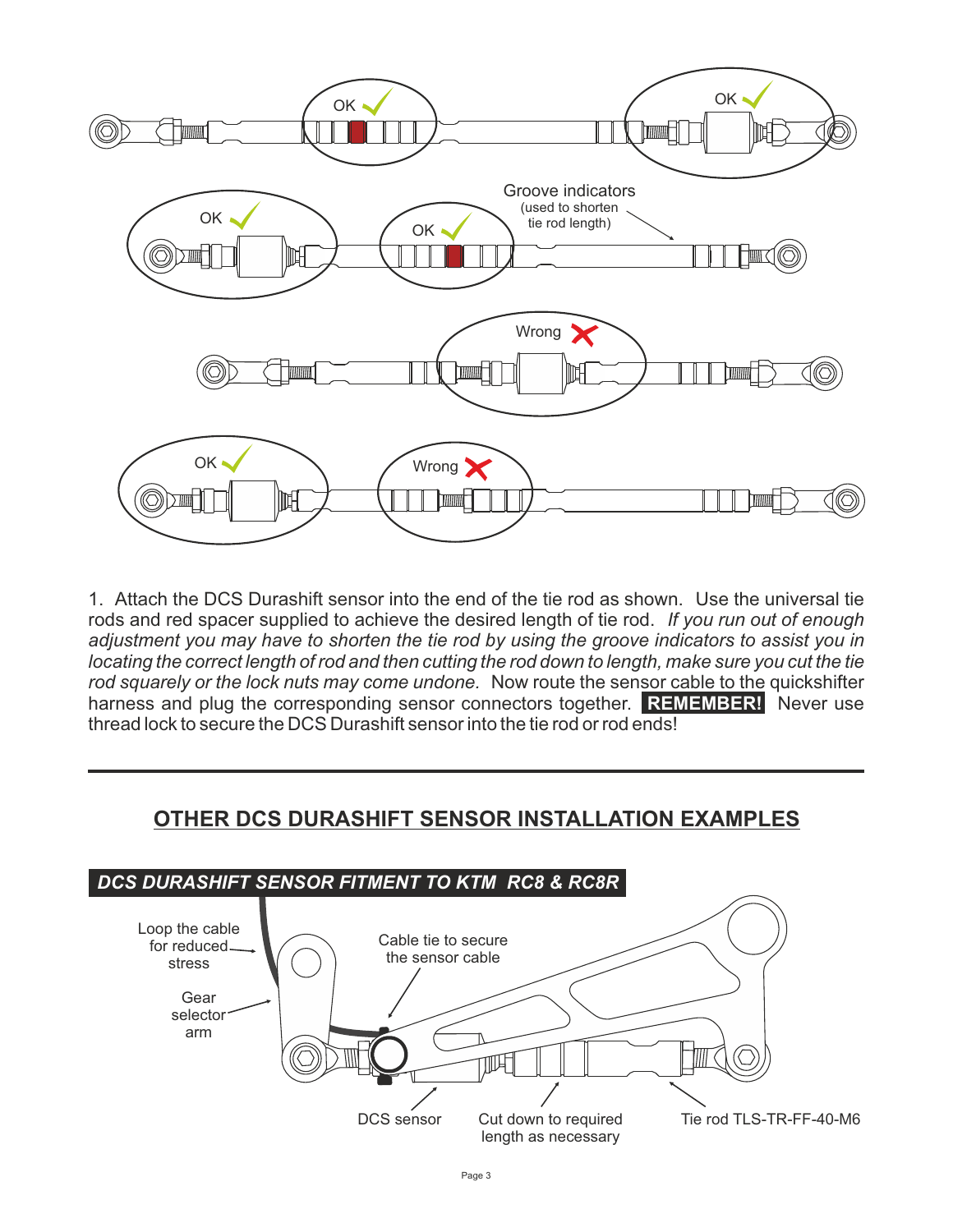



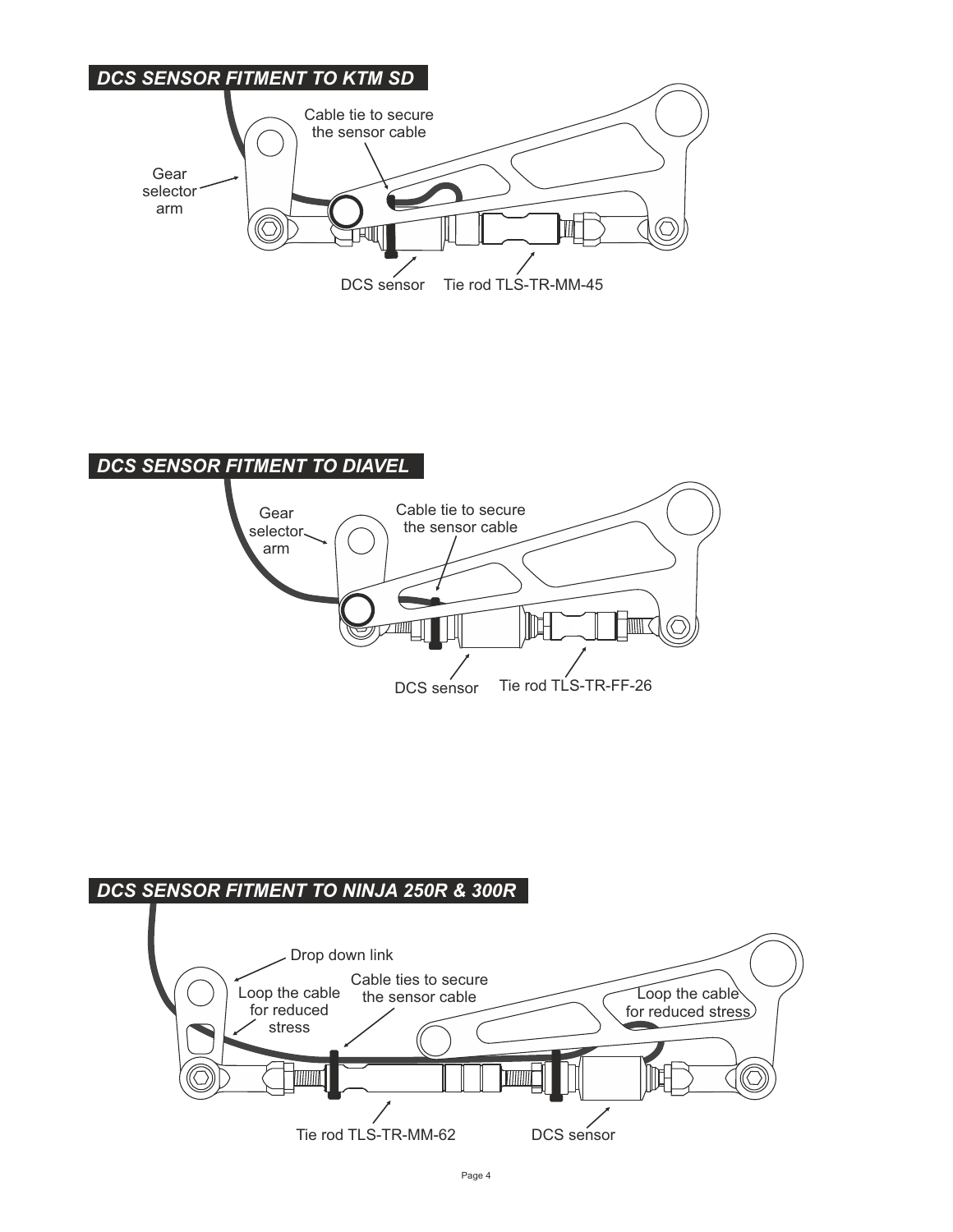## **INSTALLING THE LINEAR QUICKSHIFTER SENSORS**

**ATTENTION!** On push format linear sensor installations the interrupt only functions on upshifts when the linear sensor is compressed. On pull version linear sensor installations the interrupt only functions on upshifts when the sensors are in tension.

## *GUIDELINES FOR LINEAR SENSOR INSTALLATION USING STANDARD FITTING KIT*

Pull linear sensor Approx. 15mm from the groove indicator on the shaft to the end face of the sensor body 15mm Tie rod bracket<br>
CONSULTER *LINEAR SENSOR INSTALLATION FOR HYPERMOTARD & MULTISTRADA MODELS* **Mounting** bracket Attach to a suitable M6 bolt found on the engine casing or chassis Linear sensor Approx. 15mm from the groove indicator on the shaft to the end face of the sensor body Sensor requires 7-9mm of travel from rest to fully engaging 1st gear when attached to gear lever 7-9mm of travel 1st gear engaged Gear lever rest position Mounting bracket 1. Attach the sensor to the gear lever mechanism as shown. Ensure that the rod end is attached to the gear lever at a point which travels through a distance of between 7.0 - 9.0mm from rest to fully engaging 1st gear. Ensure that 1st gear actually engages by rotating the rear wheel when checking for total gear lever travel. Use the accessories supplied in the fitting kit as necessary. Now route the sensor cable to the quickshifter harness and plug the corresponding sensor connectors together. 2. Attach the opposite end of the sensor to either the chassis or engine casing using the fitting components supplied. The mounting bracket can be shortened or bent to suit. *Be aware that there must be approximately 15.0mm of shaft showing prior to fixing the body end of the sensor which can be adjusted by turning the sensor shaft in or out of the sensor rod end.*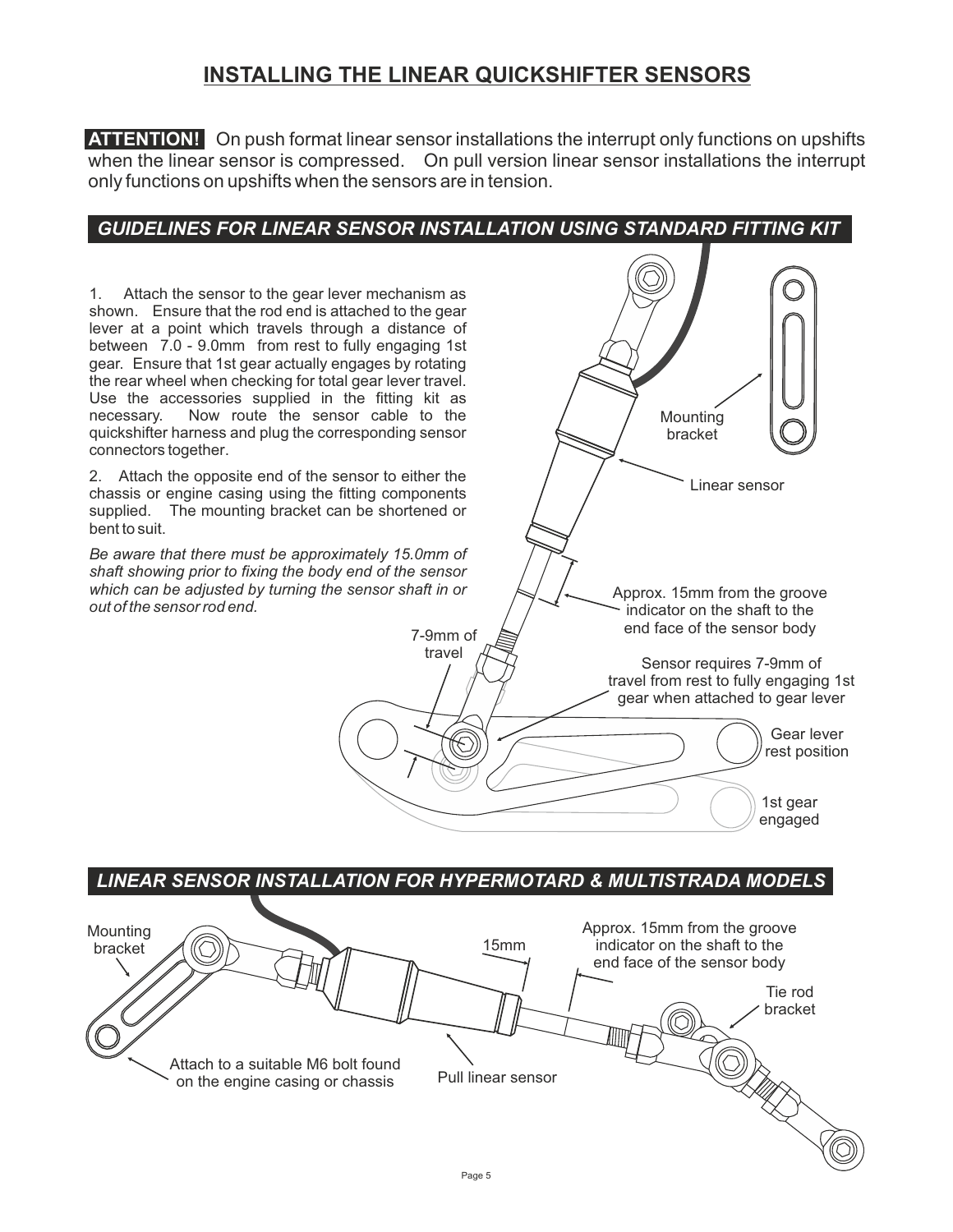# **FITTING THE INTELLISHIFT ECU**

**ATTENTION!** The Intellishift ECU should be positioned so it does not exceed an operating temperature of +70°C and must be installed where it is protected from excessive vibration and harsh environmental elements. Under the riders seat or at the front of the motorcycle forward of the head stock area or near the fairing bracket area is an ideal position.

1. Locate a suitable flat surface area for the Intellishift ECU mounting plate to adhere to. Do not actually fix the ECU into position until you have installed the rest of the components and have routed the relevant cables. Once you have completed the rest of the installation you can then finally fix the ECU into position using the supplied velcro mounting pads. Make sure you degrease and warm up the mounting surfaces prior to peeling the backing off of the velcro pads and securing into position, cold surfaces result in poor adhesion! No part of the Intellishift ECU housing is permitted to touch any other object such as the chassis, bodywork etc.

# **CONNECTING THE QUICKSHIFTER HARNESS**

### *Denso or Mitsubishi type ignition coils, stick type*

These ignition coils may have the positive and negative pins opposite to the illustration shown on page 7. so great care should be taken when checking wire alignment. You might be required to swap the wires ONLY in the Quickshifter harness connectors with the yellow dots  $\bigcirc$  so that the grey link wire aligns to the original +12volts supply in the OEM ignition coil connector to the ignition coil positive. See Diagram A. Failure to have the correct wire alignment or `crossed over' wires in the connectors with the yellow dots  $\bigcirc$  could result in product malfunction. **DO NOT SWAP ANY WIRES IN ANY OF THE OTHER QUICKSHIFTER CONNECTORS!** 

**NOTE1:** There will be 2 wires in each OEM ignition coil connector. The wire which is the same colour in each OEM ignition coil connectors will typically be the +12Volt supply wire. In the example shown in **Diagram A** the +12volt wire is `Gy' (grey) although it might be a different colour with each installation. Using a Digital Volt Meter you can double check to see which of the wires in the OEM ignition coil connector has +12 volts on by un-pluging it from the ignition coil, switch on the ignition and look for which of the wires has +12volts on.

1. Route the harness through the motorcycle/vehicle so the Quickshifter connectors end up in close proximity to the ignition coils. *Try not to run the Quickshifter harness next to the OEM vehicle harness*. One at a time unplug the original connector on each ignition coil and connect one male and female Quickshifter harness connector to the ignition coil and its original connector. You will need to do this on each of the ignition coils.

2. Connect the black eyelet ring terminal wire to the negative battery terminal only.

### *Other ignition coil types or fuel injection connections using the Crimp Tool Kit.*

**NOTE2:** If your application features different ignition coil connectors or you are connecting to the fuel injector signal wires then use the crimp tool kit `C2' and refer to Diagram C and Diagram D for connection information and Diagram E for crimp tool use.

3. Route the harness through the motorcycle/vehicle so the Quickshifter connectors end up in close proximity to each of the ignition coils, fuel injectors or fuel injector connectors. *Try not to run*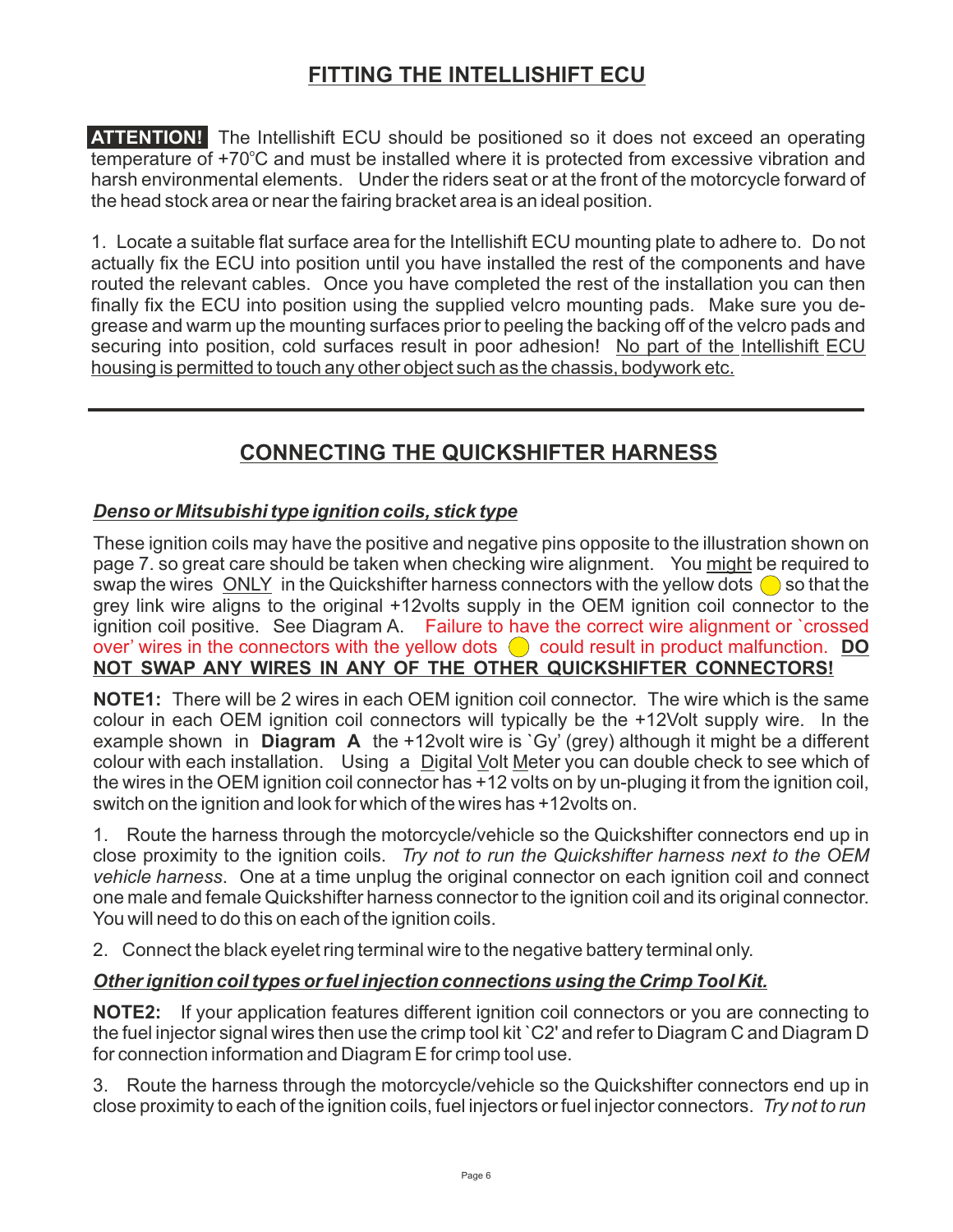*the Quickshifter harness next to the OEM harness or other third party cables on the vehicle.*  Typically there will be 2 or 3 wires on each of your OEM ignition coils or fuel injectors. The wire which is the same colour on each OEM ignition coil will probably be the +12Volt supply wire and possibly a common ground if your ignition coil has 3 wires. The wire that is a different colour on each ignition coil will be the signal wire. *You can double check which wires carry +12v or ground using a Digital Volt Meter, DVM. In each example you will interrupt the `signal wire' on each ignition coil or fuel injector as illustrated in Diagram C and Diagram D.* 

**NOTE3:** The single red wire featured in the crimp tool kit will need to be run to an `ignition-on' supply source. This is a wire that receives +12v when the `run button'or `ignition' is switch on.

#### **Diagram A.**

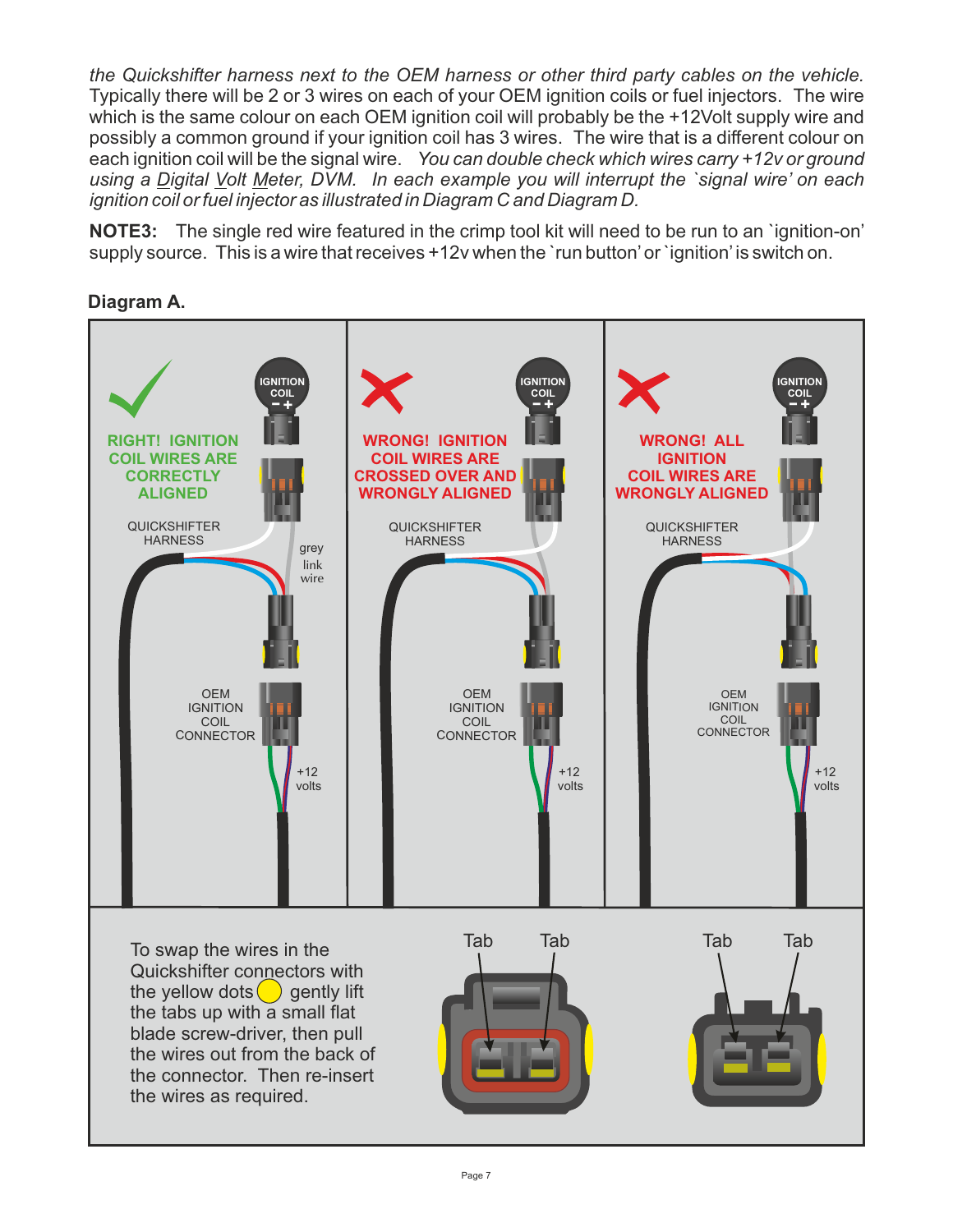### **Diagram B.**



**Diagram C.**



#### **Diagram D.**

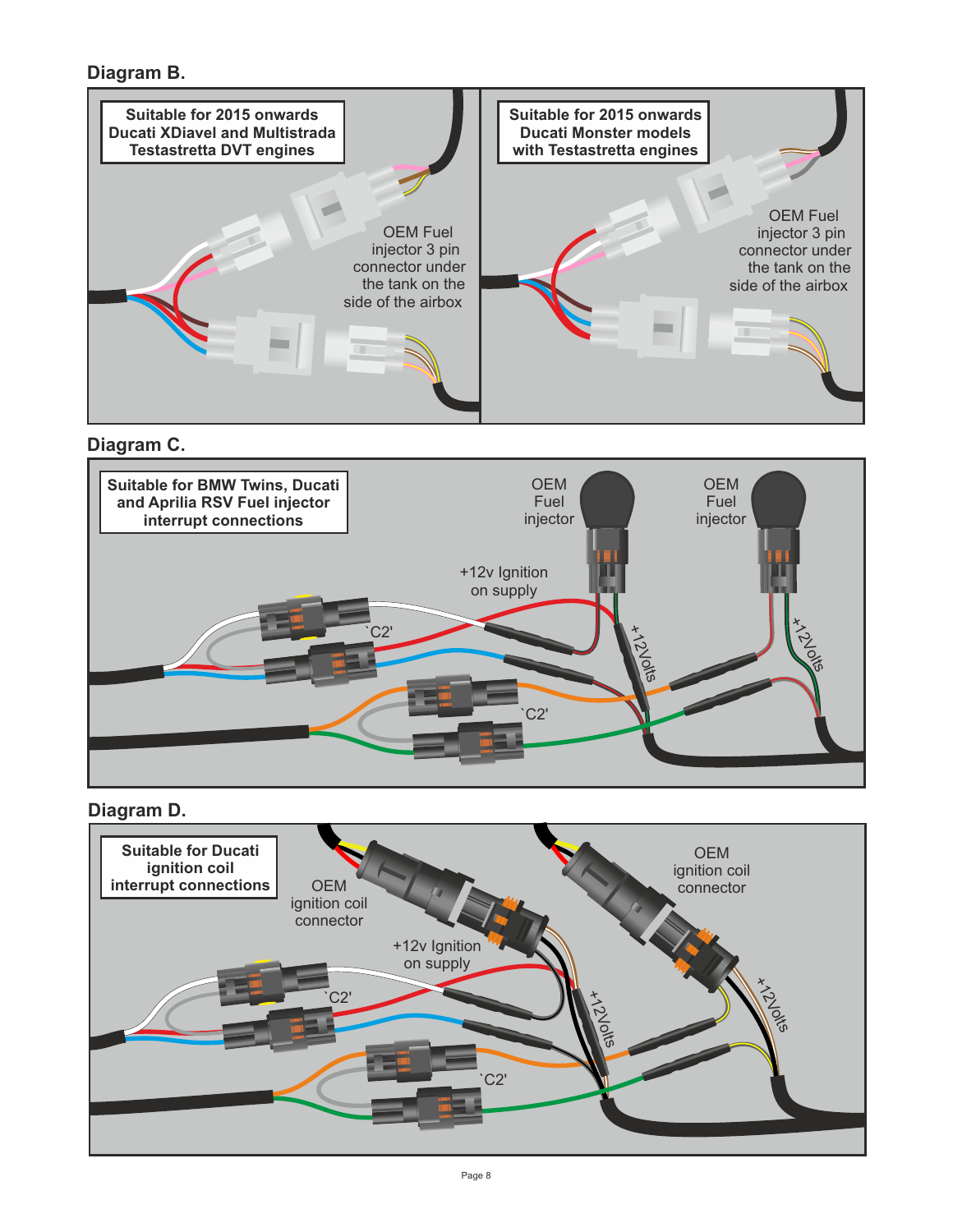#### **Diagram E.**



## **FITTING AND USING THE OPTIONAL QUICKSET ADJUSTER**

1. Locate and connect the `Quickset Adjustor' connector to the quickshfiter harness, you may have to remove the blanking plug from the harness, then route the `Quickset Adjustor' up to the handle bar area and secure to a suitable M6 threaded bolt either holding on the clutch lever assembly or brake lever assembly or similar. *Do not forget to tighten the bolt!*



The `Quickset Adjuster' gives the user the ability to make small adjustments `on-the-fly' to the interrupt durations previously set in `PRO-TUNER-MODE'.

Each segment is equal to approximately 1ms. The 12`0'clock position shown is equal to the `base' interrupt duration already set by the user. Rotating the adjuster clockwise increases the interrupt duration 1ms per increment and rotating the adjuster anti-clockwise reduces the interrupt duration by 1ms per increment.

**TIP:** Use example: If the track conditions deteriorate then the user might increase the interrupt duration slightly or decrease the interrupt duration for sustained very high RPM shifting.

## **PRO-TUNER-MODE ADJUSTMENTS AND TUTORIAL**

It should not be necessary to enter Pro-Tuner-Mode unless you wish to experiment with the FACTORY DEFAULT SETTINGS. It may be possible to improve the `feel' of the Intellishift Quickshifter System by incrementing and decrementing the DEFAULT SETTINGS to suit a particular rider or vehicle transmission.

**ATTENTION!** Road riding/testing is essential to get the best out of this Intellishift Quickshifter system if you do choose to adjust the settings as a dyno can suppress the feel of the quickshift .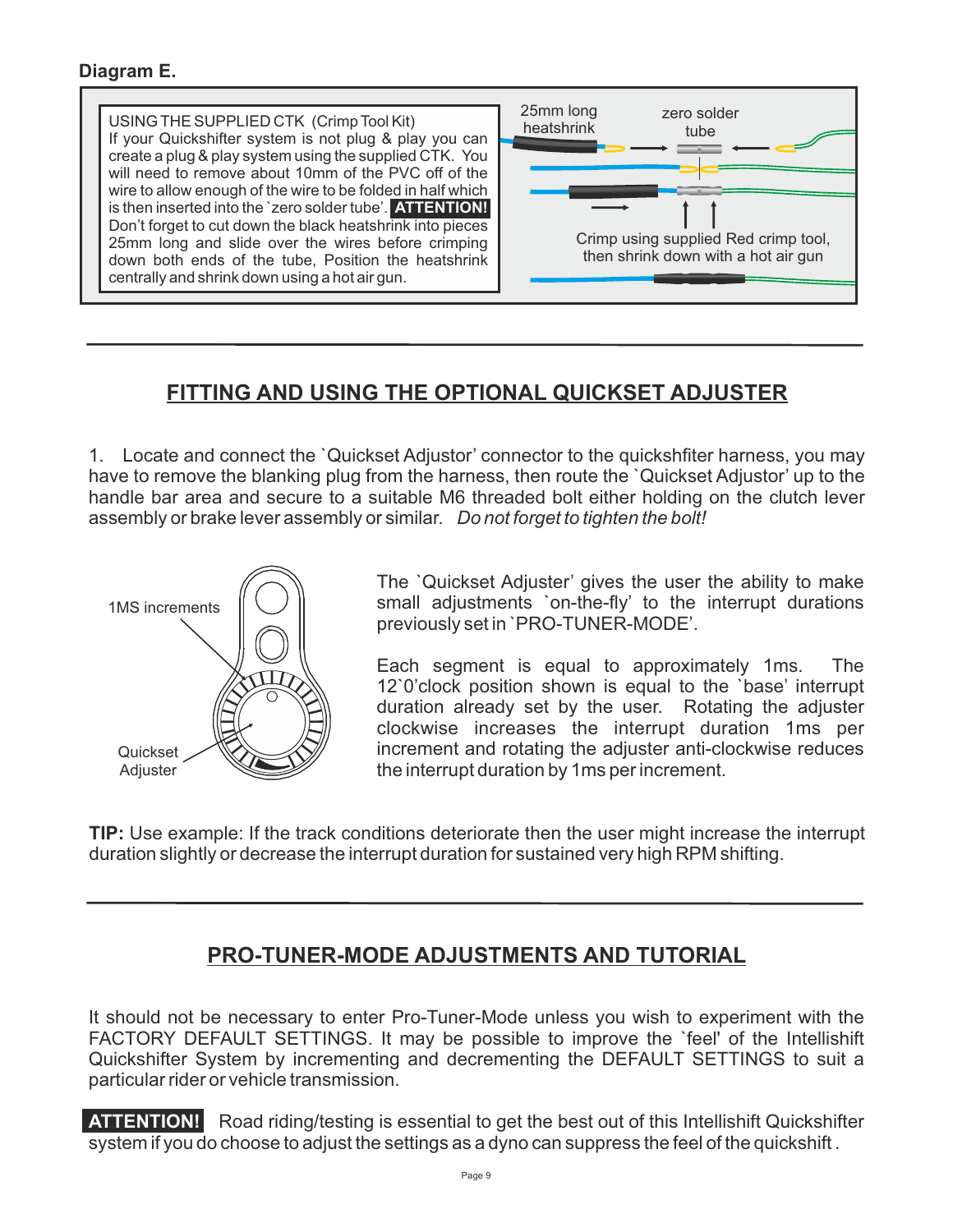### **Entering Pro-Tuner-Mode**

To enter `Pro-Tuner-Mode' switch on the ignition and then within the first 20 seconds move the gear lever into a `trigger' position where the status LED illuminates solid GREEN and hold in this position for 6 seconds until the GREEN status LED changes to RED then when you release the gear lever the status LED will change to flashing ORANGE to indicate you have entered `Pro-Tuner-Mode'. You can now release the gear lever.

**NOTE1:** The `primary'default interrupt duration is 66ms in each RPM band.

**NOTE2:** The status LED will flash ORANGE in the sensor trigger force section.

**NOTE3:** The status LED will flash GREEN to indicate what RPM band you are about to adjust, there are 5 bands, 1 flash equals RPM Band #1, 2 flashes equals RPM Band #2 and so on.

**NOTE4:** The status LED will flash RED in each of the RPM bands to indicate the interrupt duration, each flash will increase or decrease the interrupt duration by 2ms (milliseconds).

## **Pro-Tuner-Mode tutorial**

Go ahead and enter Pro-Tuner-Mode, the status LED will be flashing ORANGE 5 times (default setting) The feel of the sensor trigger force point is a personal thing to the rider. Imagine that you would like to feel a little more force on the gear lever before the quickshift happens. Let's now increase the sensor trigger force a little. See example 1.

#### **Example 1.**



#### **Action:**

Move the gear lever to the trigger position once, you'll see the status LED momentarily change to GREEN when the sensor is in the trigger position, then release the gear lever. You'll now be able to count 6 ORANGE status LED flashes. You can repeat this action up to a maximum of 15 flashes and back to a minimum of 1 flash. (15 flashes will increase the trigger force significantly, 1 flash will have reduced the trigger force).

To save the sensor trigger force setting and move onto the next section, the interrupt duration RPM Band#1, hold the gear lever in the sensor trigger position, you'll see the status LED change to GREEN while holding in the sensor trigger position, it will then change to RED after 3 seconds, release the gear lever at this point and then you'll see the status LED flash GREEN once to indicate you are in `interrupt duration RPM Band#1'. You'll now see the status LED flash RED 10 times to indicate the default interrupt duration. See Example 2.

#### **Interrupt RPM bands.**

| <b>RPM Band#1</b> | <b>RPM Band#2</b> | <b>RPM Band#3</b> | <b>RPM Band#4</b> | <b>RPM Band#5</b> |
|-------------------|-------------------|-------------------|-------------------|-------------------|
| 2500 to 4000      | 4000 to 5500      | 5500 to 7000      | 7000 to 8500      | $8500 +$          |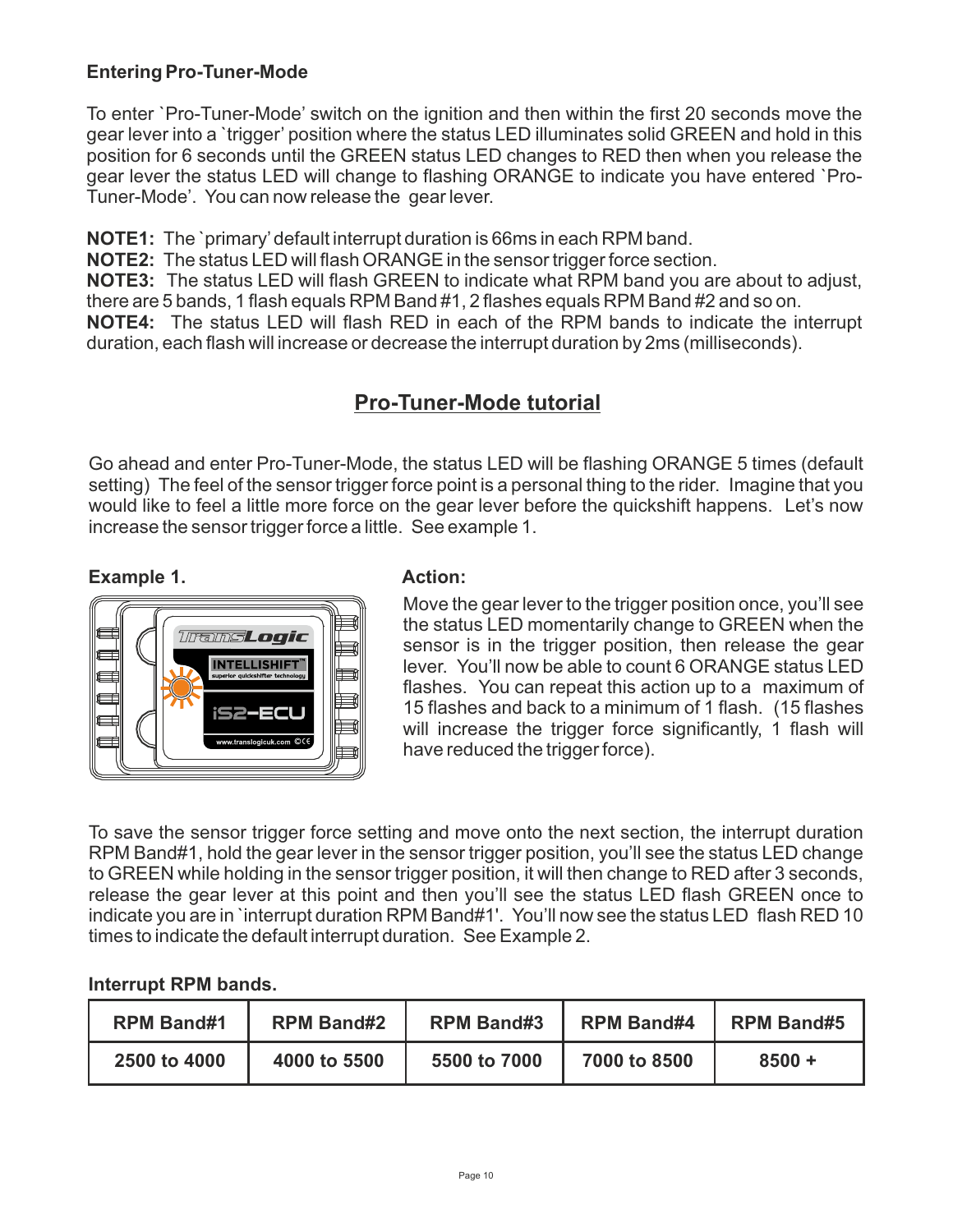Imagine the interrupt duration in RPM Band#1 feels too long and the bike appears to come off power for too long as you quickshift, in this case we would decrease the interrupt duration from the default 10 RED status LED flashes. Let's go ahead and do that, reduce the interrupt duration down to 5 RED status LED flashes . See example 2.

### **Example 2.**



### **Action:**

Move the gear lever to the trigger position 15 times, you'll see the status LED momentarily change to GREEN when the sensor is in the trigger position, then release the gear lever. Once you have moved the gear lever to the trigger point 15 times you'll now be able to count 5 RED status LED flashes. By doing this you'll have reduced the interrupt duration in RPM Band#1 by 10ms. (Remember, each RED status LED flash is worth 2ms)

To save the interrupt duration in RPM Band#1 and move onto the next section, the interrupt duration RPM Band#2, hold the gear lever in the sensor trigger position, you'll see the status LED change to GREEN while holding in the sensor trigger position, it will then change to RED after 3 seconds, release the gear lever at this point and then you'll see the status LED flash GREEN twice to indicate you are in `interrupt duration RPM Band#2'. You'll now see the status LED flash RED 10 times to indicate the default interrupt duration. See Example 3.

Imagine the interrupt duration in RPM Band#2 feels too short and the bike appears to snap too fast into the gear as you quickshift, in this case we would increase the interrupt duration from the default 10 RED status LED flashes. Let's go ahead and do that, increase the interrupt duration up to 14 RED status LED flashes . See example 3.

**Example 3.**



### **Action:**

Move the gear lever to the trigger position 4 times, you'll see the status LED momentarily change to GREEN when the sensor is in the trigger position, then release the gear lever. Once you have moved the gear lever to the trigger point 4 times you'll now be able to count 14 RED status LED flashes. By doing this you'll have increased the interrupt duration in RPM Band#2 by 8ms. (Remember, each RED status LED flash is worth 2ms)

To save the interrupt duration in RPM Band#2 and move onto the next section, Interrupt duration RPM Band#3, hold the gear lever in the sensor trigger position, you'll see the status LED change to GREEN while holding in the sensor trigger position, it will then change to RED after 3 seconds, release the gear lever at this point and then you'll see the status LED flash GREEN three times to indicate you are in `interrupt duration RPM Band#3'. You'll now see the status LED flash 10 times to indicate the default interrupt duration.

Let's imagine you are happy with the interrupt durations in RPM Band#3 and the other remaining RPM bands now that you have had a chance to use the Intellishift Quickshifter system. So let's now skip each of the other RPM bands and exit Pro-Tuner-Mode. See example 4.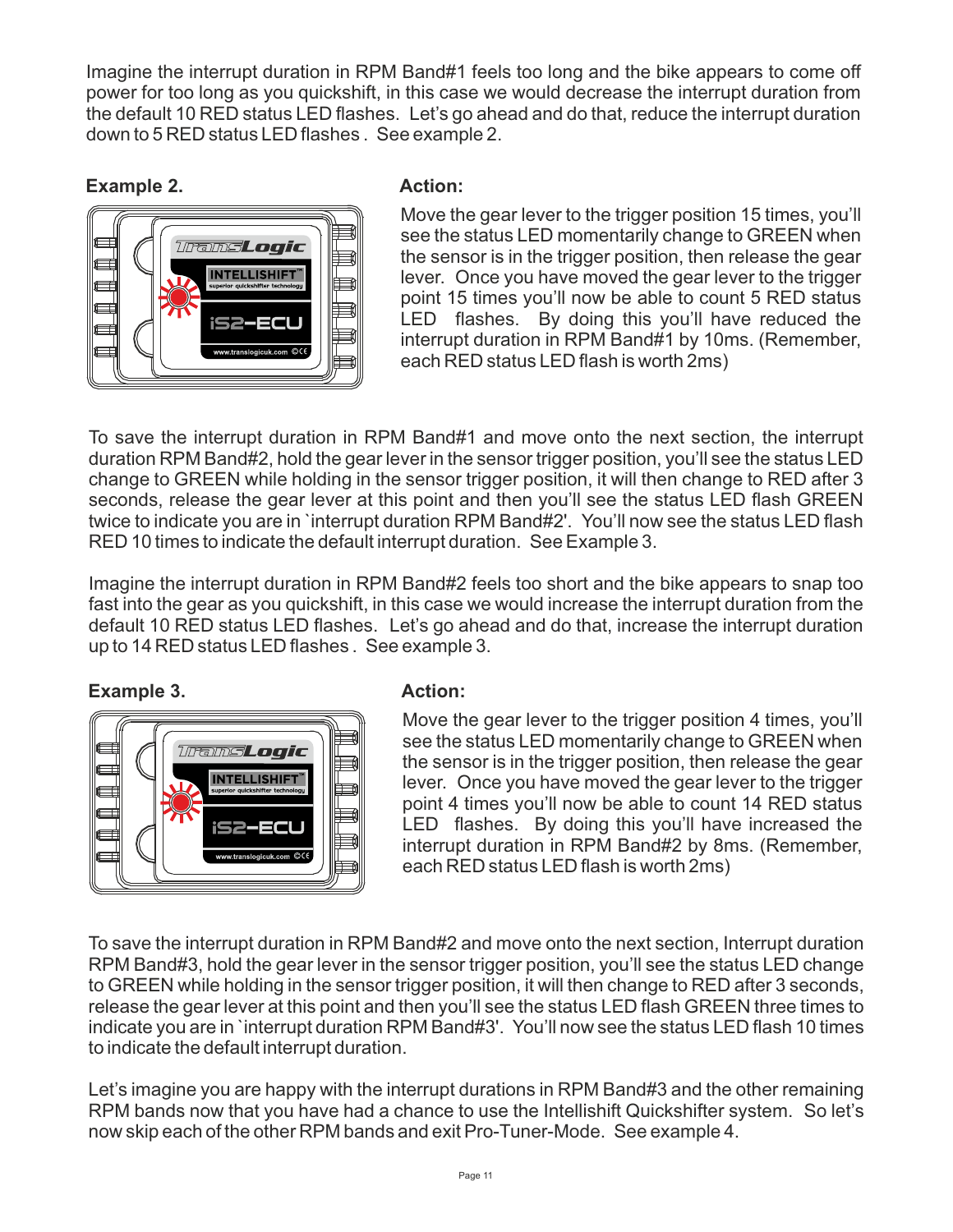**Example 4.**



#### **Action:**

Move and hold the gear lever in the sensor trigger position, you'll see the status LED change to GREEN while holding in the sensor trigger position, it will then change to RED after 3 seconds, release the gear lever then immediatley repeat this action until you have saved the settings in RPM Band#5 and then you'll notice the status LED will go out completely, the Intellishift Quickshifter system is now ready for operation.

OK, that's the Pro-Tuner-Mode tutorial finished. It might seam a little overwhelming to start off with but once you recognise the protocol you'll find it easy to navigate through Pro-TunerMode.

**REMEMBER!** If the interrupt duration feels too long in any of the RPM bands the you can try and shorten the duration. *Be aware that you might feel slightly longer but still smooth gear shifts in the low to midrange RPM area of the engine, this is the Intellishift smoothing out the quickshifts in this difficult RPM range.* If the interrupt duration feels too short and the engine snaps/tugs into the next gear then you'll need to lengthen the interrupt duration slightly.

**NOTE:** When you enter Pro-Tuner-Mode to make an adjustment you will need to go through each of the stages and exit RPM Band #5 to save the settings and changes made.

# **ADJUSTING THE LINEAR QUICKSHIFTER SENSORS**

1. To adjust the linear sensor interrupt point switch on the ignition. When the shaft of the push linear sensor enters the main sensor body the Status LED on the Intellishift ECU will illuminate GREEN to Indicate the interrupt trigger point. *The inverted pull linear sensor version operates in reverse when the shaft exits the sensor.* 

2. With the motorcycle/vehicle standing still select 2nd gear, by hand move the gear lever towards 3rd gear and hold the lever perfectly still when you feel the lever meet the rotating drum in readiness for 3rd gear selection, approximately 2.0 - 3.0mm of travel, now rotate the shaft of the linear sensor in or out of the rod end accordingly so that the Status LED illuminates GREEN at this gear lever position. Finally tighten the rod end locknut and re-check your settings.

# **QUICKSHIFTER SYSTEM OPERATION**

To use the Intellishift Quickshifter system make a full and positive gearshift with your foot/hand in an upshift direction without using the clutch or rolling off the throttle. Be aware that the gear lever must return fully to the rest position before the system resets itself for the next gear selection.

**NOTE1:** The interrupt duration will be longer and provide a smoother gear shift at lower engine RPMs while higher RPM gear shifts will be fast, crisp and seamless.

**NOTE2:** The status LED will flash GREEN in unison with the engine whenever the engine is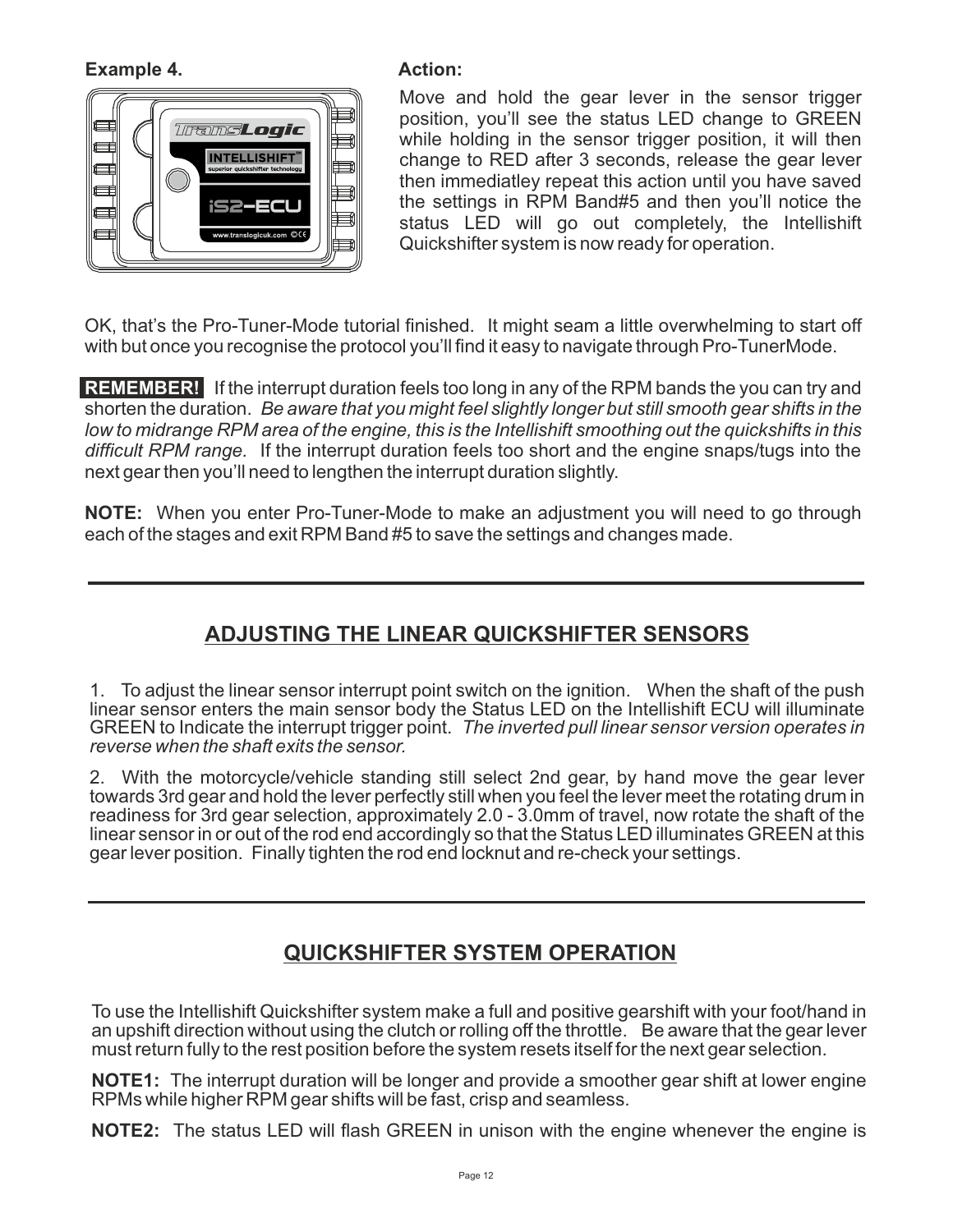running. See example 5. The status LED will illuminate solid GREEN whenever the sensor is in the trigger position whether the engine is running or not. See example 6.

**NOTE3:** There will be no interrupt/quickshift below the approximate 3000RPM minimum threshold.







## **TECHNICIANS INSTALLATION NOTES TO CUSTOMER**

*Notes to installer, please give details of where wiring has been run etc.*